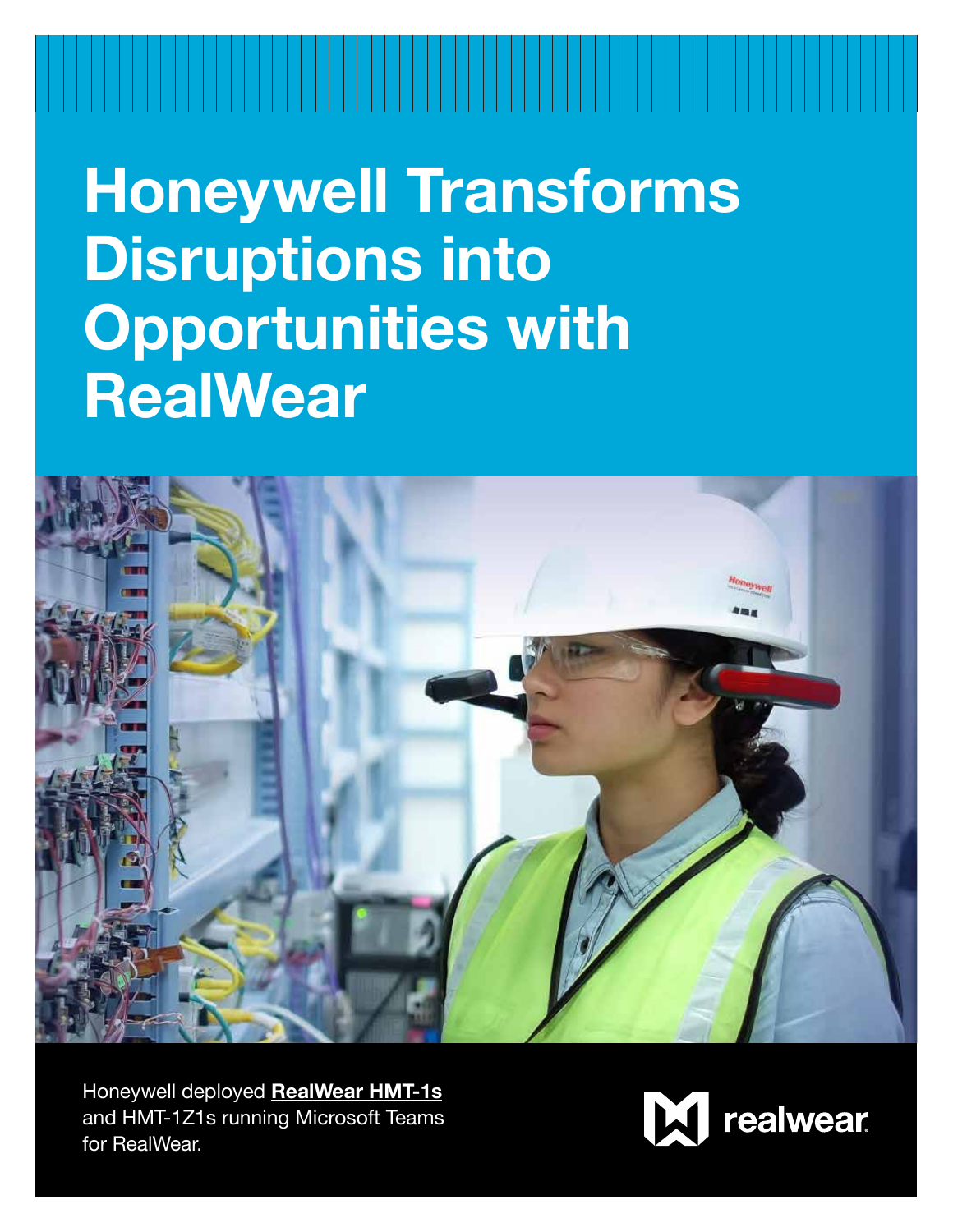

**Honeywell International Inc. is a Fortune 100 company and global conglomerate. Its core industries include aerospace, building technologies, performance materials and technologies and safety productivity solutions.**

## **The Challenge**

**The COVID-19 social distancing guidelines prevented the Honeywell Process Solutions team from performing onsite validations and testing of its customers' newly implemented industrial equipment.**



## **The Solution**

**Honeywell deployed RealWear HMT-1s and HMT-1Z1s running Microsoft Teams for RealWear.** 

## **The Results**

- **• Eliminated the need for multiple employees to travel to customer sites**
- **• Streamlined and reduced the length of acceptance testing**
- **• Improved customer satisfaction with faster implementation times**
- **• Expected to reduce post-pandemic travel costs by 50%**
- **• Reduced travel boosts Honeywell employees' work-life balance**

## **Core Use Case: Virtual Factory Acceptance Test (FAT)**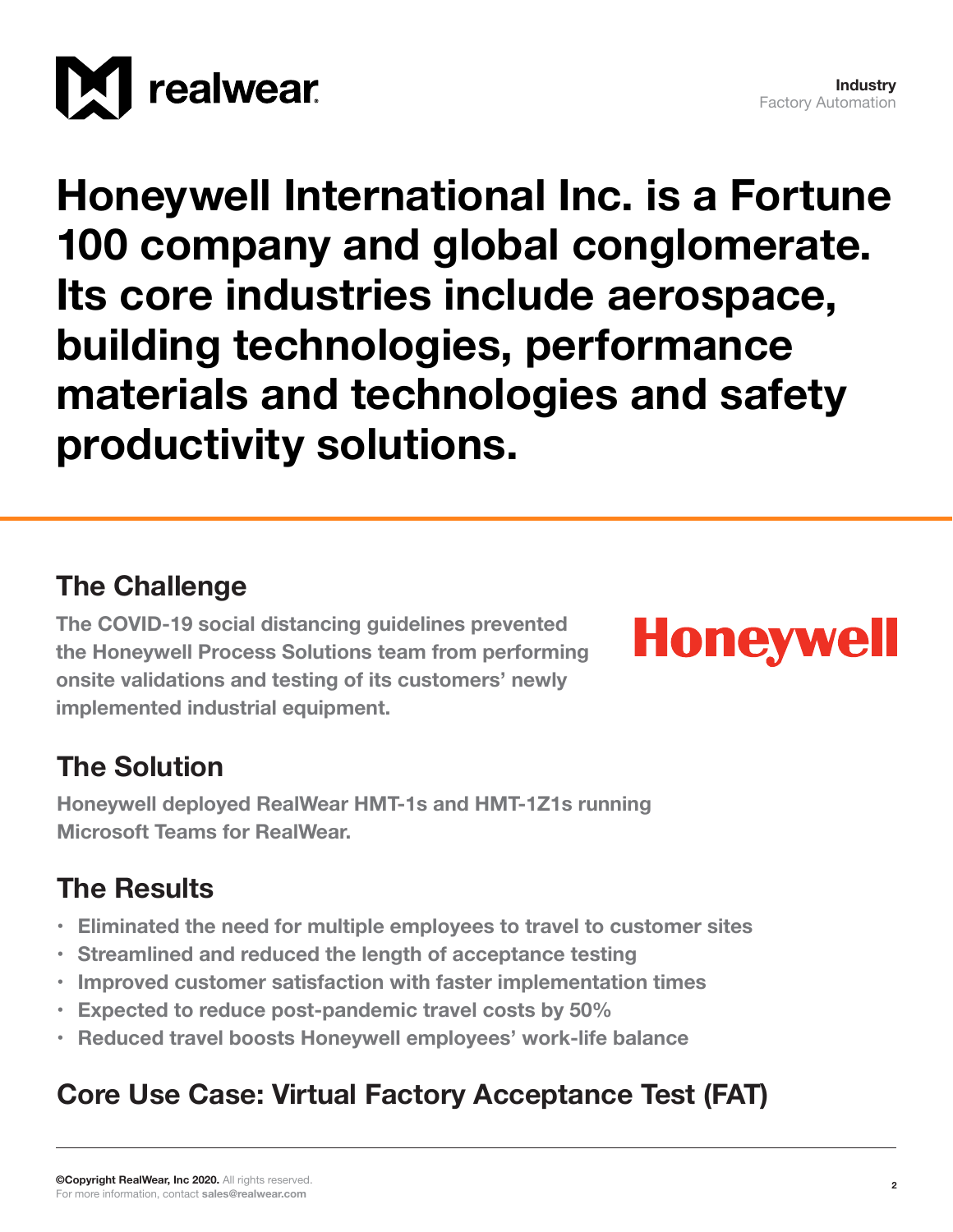

**Honeywell International Inc. is a global conglomerate that invents and designs technologies for industries in aerospace, building technologies, performance materials, safety productivity and more.** 



One of its key divisions — Honeywell Process Solutions — designs, engineers and installs automation control systems to help customers improve their business, production and process efficiencies. These solutions can be found in chemical plants, pharmaceutical companies, pulp and paper producers, refineries and other industrial settings and environments.

A core component to Honeywell Process Solutions' projects are acceptance tests, which require Honeywell engineers to visit customer sites to validate and approve the installations. For large implementations, it's common for hundreds of global experts to attend acceptance tests in one facility.

In 2020, everything changed.

"As we went into COVID-19 lockdowns, we couldn't get the engineers here anymore," says Hank Wrenn, Vice President and General Manager of Americas Projects and Automation Solutions at Honeywell Process Solutions. "But we still had customers who needed us to run our tests on schedule."

However, Honeywell stands by its slogan — *We have been innovating for more than 100 years* — and was determined to continue to do so again despite the pandemic shut downs.

"As we went into COVID-19 lockdowns, we couldn't get the engineers [on site] anymore. But we still had customers who needed us to run our tests on schedule."

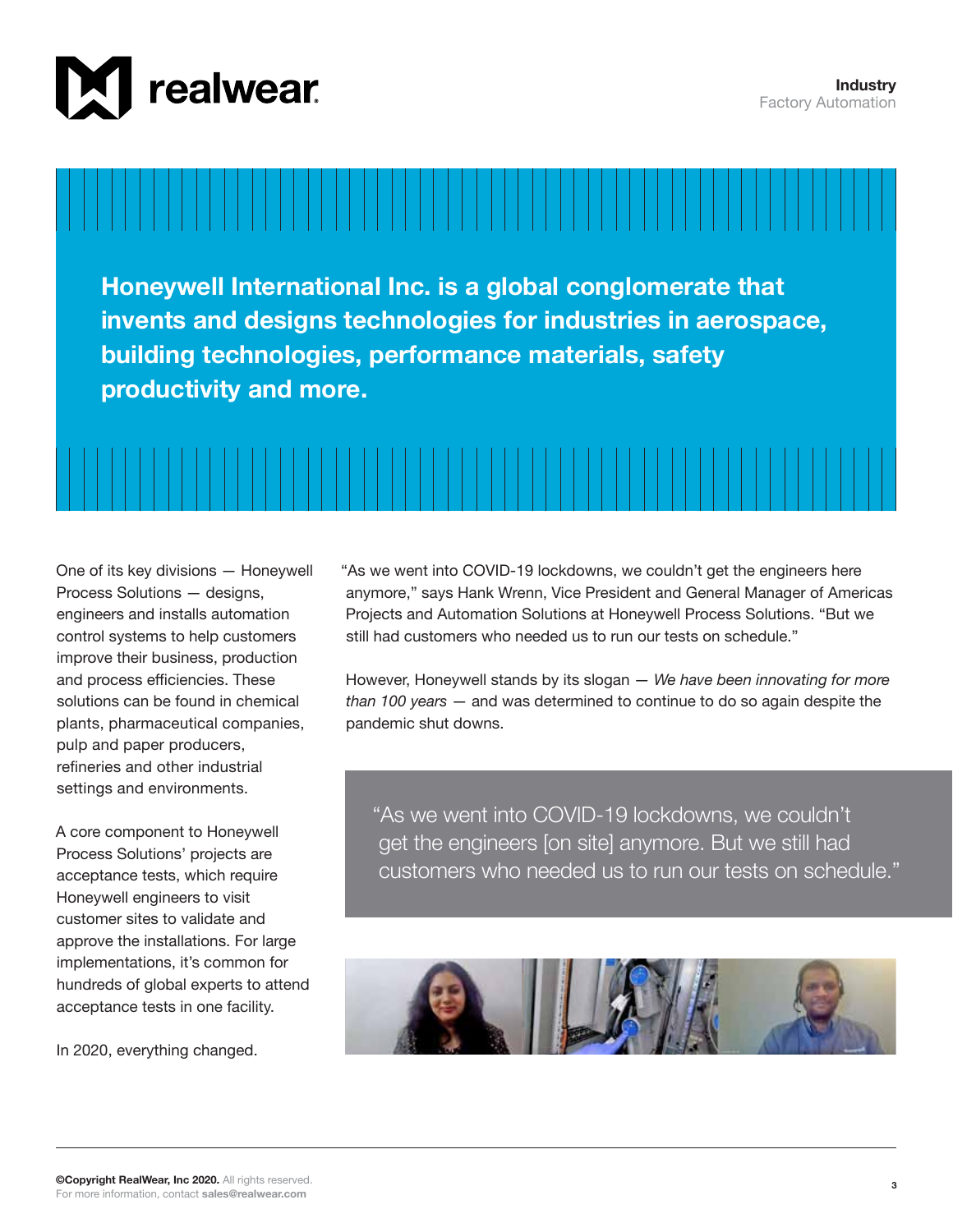

### **Innovative Solutions Require Innovative Tools**

To the Honeywell Process Solutions team, the travel restrictions and social distancing requirements weren't isolated challenges to overcome. The pandemic disruption was an opportunity to improve its efficiency and lower costs.

**"We switched over to Microsoft Teams and started using RealWear head-mounted tablet devices, which allowed us to get everyone connected and continue our work," says Wrenn. "With the use of Teams and RealWear, we don't have to have everyone in the same location."**



A single onsite Honeywell employee wearing a RealWear device is able to share what they are seeing and engage with offsite expert colleagues through Microsoft Teams in real time. The voice-activated controls enable the wearer to use the various functions — including viewing documents on the highresolution micro-display, contacting coworkers on Teams, and more — without taking their hands or attention off of complicated machinery or equipment.

For those watching offsite from home or their office, they get a front-row view of exactly what the onsite worker is looking at, which allows them to give relevant expertise at the moment of need.

"If Teams and RealWear weren't available, we would have extended tests by months and expanded costs, which would have drastically impacted our customers."

"Everyone else is witnessing, checking or signing off a document," says Wrenn. "It didn't matter if they were in South Korea or Germany, everyone is connected. If Teams and RealWear weren't available, we would have extended tests by months and expanded costs, which would have drastically impacted our customers," says Wrenn.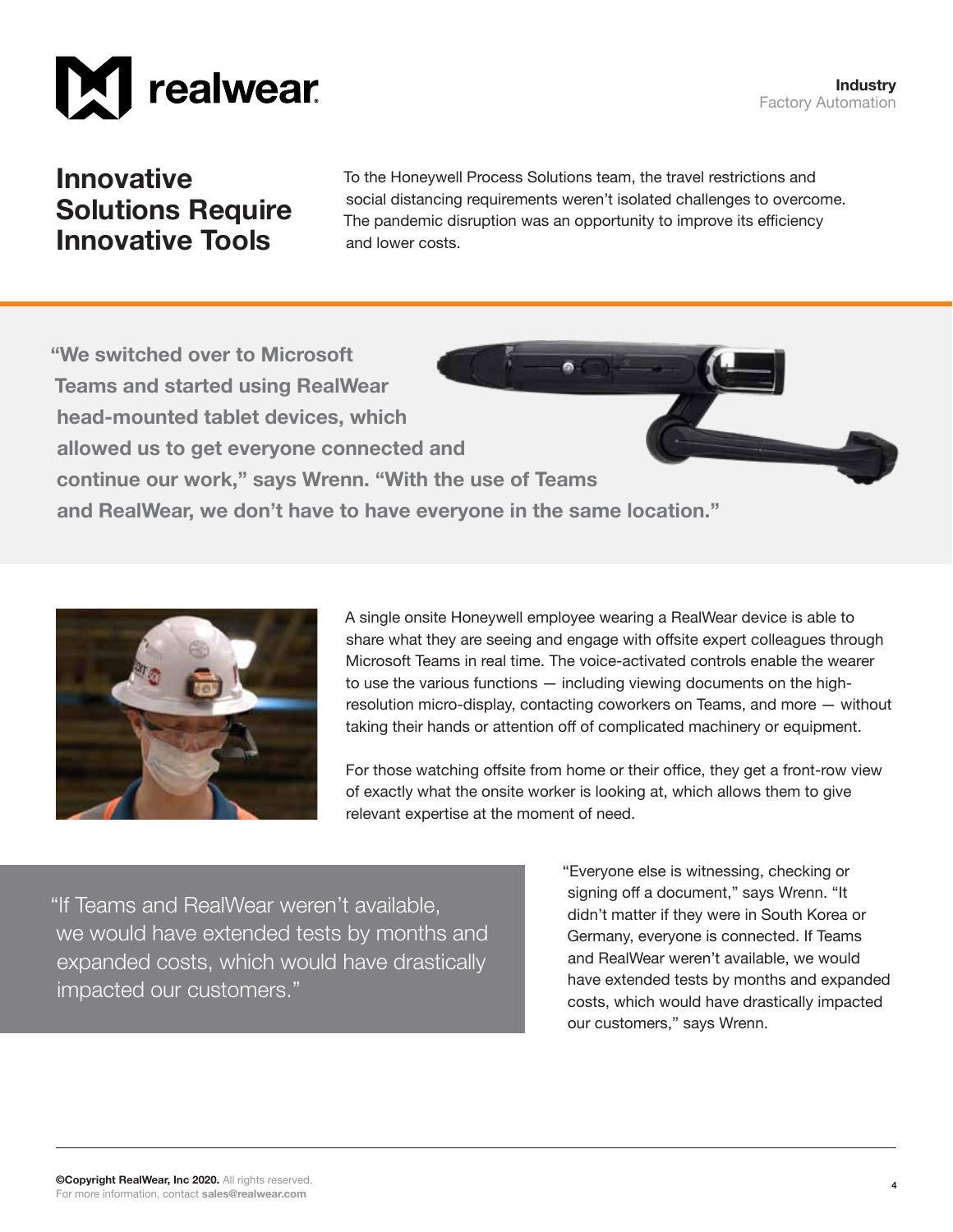



#### **Greater Efficiency, Cost-Savings and Satisfaction**

"We have maintained, in the Americas, every project that we had scheduled during the COVID crisis," says Wrenn. While the Honeywell Process Solutions team successfully hurdled the pandemic disruptions, Wrenn is optimistic about using RealWear and Microsoft Teams as long-term solutions.



Eliminating travel and boarding expenses of multiple employees for the length of an acceptance test is a large cost saver. Depending on the scale of the project, this could mean reducing costs by hundreds of thousands or even millions of dollars.

"Typically, half the people who travel to a facility only need to be there half the time," says Wrenn. "By using Teams and RealWear wearable tablet devices, we can cut our travel costs in half and, at the same time, gain efficiency since our employees no longer have to wait around all day for a specific task. They can continue their daily work from home and join a Teams meeting when needed to witness the test."

"This is a game changer. It reduces the time it takes to get the solutions."

While the cost savings are immense, the overall testing process has also been streamlined. "On one project, we saved more than two weeks of testing time and got the system up and running ahead of schedule," says Wrenn. "That wouldn't have been possible without the use of Teams and RealWear wearables."

"[The onsite worker] can actually follow the instructions used to guide them," adds Vinod Rajamanickam, Honeywell ICSS Lead Engineer. "This is a game changer. It reduces the

time it takes to get the solutions." Customers weren't the only ones blown away with the improved acceptance testing process. Employees have embraced virtual factory acceptance and are enjoying improved work-life balance.

"[Employee] feedback has been really positive," says Wrenn. "Embracing virtual platforms has improved quality of life for employees because they don't have to travel, and they can stay close to their families."